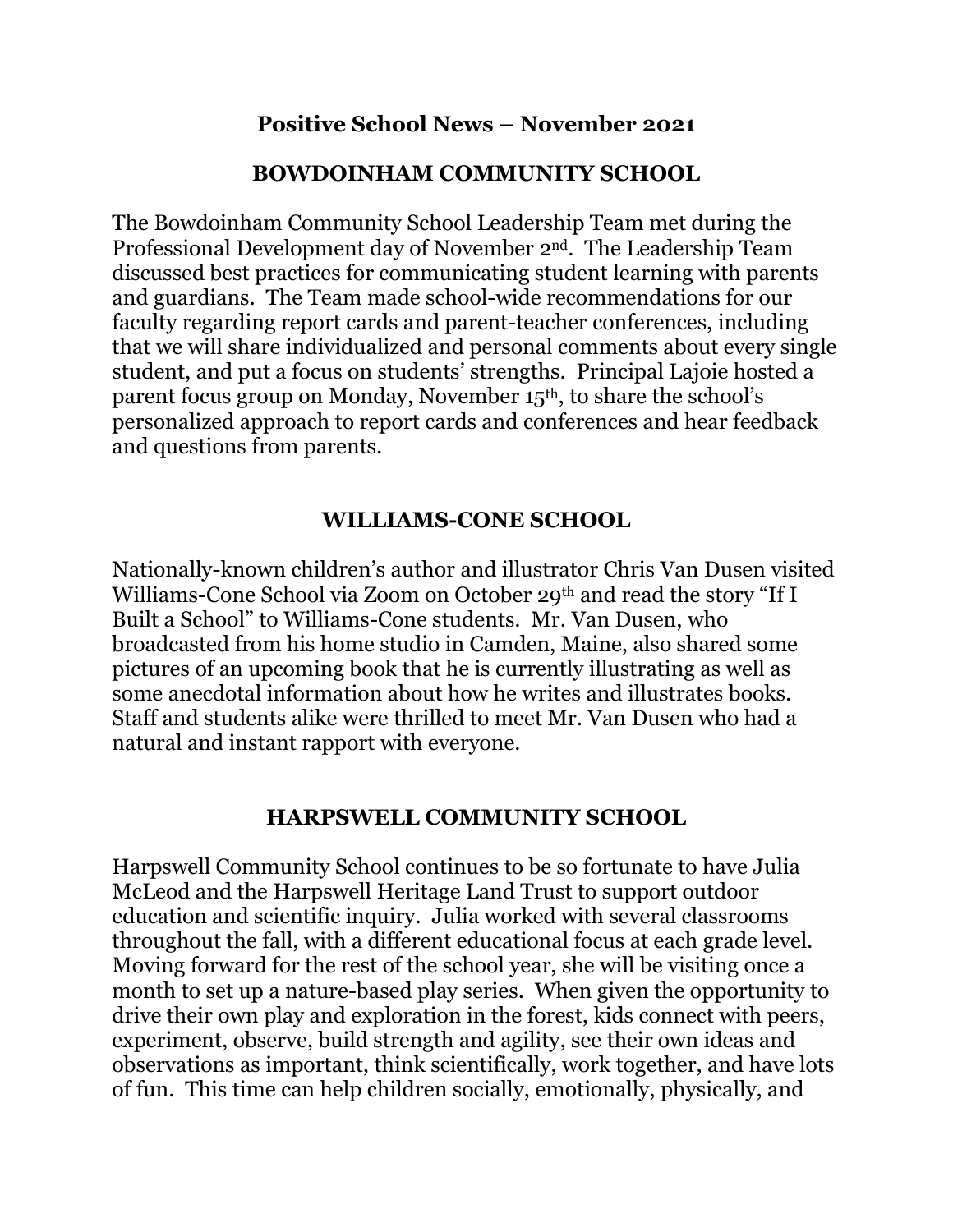academically. November's exploration involved a forest kitchen; and in December children will investigate physics with ramps, tunnels, balls, and cars. We can't wait to see what else Julia has in store for us.

#### **BOWDOIN CENTRAL SCHOOL**

Bowdoin Central School is back up and fully running our school-wide positive school climate initiatives within our school. Students are recognized for great work with our core values of Unity, Perseverance, Empathy, Honesty and Integrity, and Love of Learning along with being Respectful, Responsible, and Safe. We do this through our Student Spotlight. So far we have three students in the spotlight this school year. In addition, students earn points for their classes by responsibly doing homework, meeting school expectations, and going above and beyond. Finally, classes are recognized by specials teachers (Art, Music, PE, and Learning Commons) as Golden Award Recipients.

#### **WOODSIDE ELEMENTARY SCHOOL**

As a return to school in August, all Woodside teachers participated in an outdoor immersion hosted by "Through the Trees," a nature-based education non-profit located in Freeport, Maine. Teachers engaged in simple, repeatable practices to prepare to meet more of their students' needs in an outdoor setting. Forest Fridays at Woodside Elementary School have emerged as one solution to helping kids connect back to positive social and emotional learning opportunities in the school setting. Kids are able to experience outdoor social and learning opportunities as part of a regular scheduled approach to meeting academic and socialemotional priorities for the week. Participating students and teachers alike are loving Forest Fridays at Woodside.

# **MT. ARARAT HIGH SCHOOL**

Mt. Ararat High School has been a positive place this fall with a happy return to lots of extracurricular activities. Mt. Ararat High School saw the close of a successful fall athletic season, with boys' and girls' soccer, field hockey, football and cross country all reaching post-season successes. The